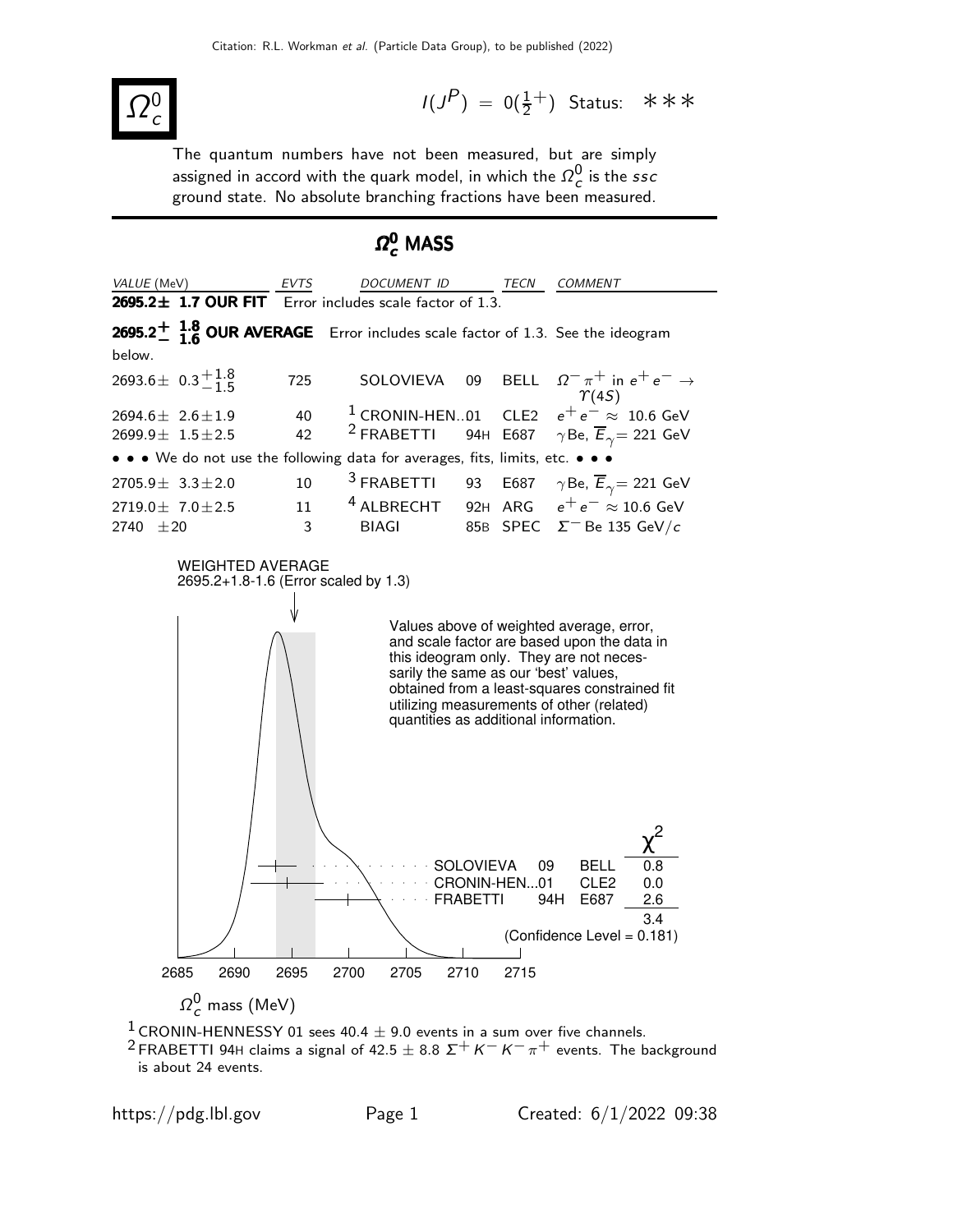<sup>3</sup> FRABETTI 93 claims a signal of 10.3  $\pm$  3.9  $\Omega^- \pi^+$  events above a background of 5.8 events.<br><sup>4</sup> ALBRECHT 92H claims a signal of 11.5  $\pm$  4.3  $\Xi^{+}$  K $^{-}$  π $^{+}$  π $^{+}$  events. The background

is about 5 events.

## $\varOmega_{c}^{0}$  MEAN LIFE

| VALUE $(10^{-15} s)$ EVTS    |     | DOCUMENT ID                                                                   | TECN | COMMENT                                                                   |
|------------------------------|-----|-------------------------------------------------------------------------------|------|---------------------------------------------------------------------------|
| $268 \pm 24 \pm 10$          | 978 | <sup>1</sup> AAIJ 18J LHCB $pK^-K^-\pi^+$                                     |      |                                                                           |
|                              |     | • • • We do not use the following data for averages, fits, limits, etc. • • • |      |                                                                           |
| $72 \pm 11 \pm 11$           | 64  | LINK                                                                          |      | 03C FOCS $\Omega^{-} \pi^{+}$ , $\Xi^{-} K^{-} \pi^{+} \pi^{+}$           |
| $55 + 13 + 18$<br>$-11 - 23$ | 86  |                                                                               |      | ADAMOVICH 95B WA89 $\Omega^- \pi^- \pi^+ \pi^+$ , $\Xi^- K^- \pi^+ \pi^+$ |
| $86 + \frac{27}{20} \pm 28$  | 25  |                                                                               |      | FRABETTI 95D E687 $\Sigma^+ K^- K^- \pi^+$                                |

 $<sup>1</sup>$  AAIJ 18J, with nearly five times more events that the previous three experiments com-</sup> bined, gets a lifetime that is nearly four times larger than the average of those experi-<br>ments, (69  $\pm$  12) × 10<sup>−15</sup> s. We go with the larger data sample.

## $\Omega_{c}^{0}$  DECAY MODES

No absolute branching fractions have been measured. The following are branching *ratios* relative to  $\Omega^- \pi^+$ .

|                       | Mode                                                                                       | Fraction $(\Gamma_i/\Gamma)$ | Confidence level |
|-----------------------|--------------------------------------------------------------------------------------------|------------------------------|------------------|
|                       | Cabibbo-favored $(S = -3)$ decays — relative to $\Omega^- \pi^+$                           |                              |                  |
| $\Gamma_1$            | $\Omega^-\,\pi^+$                                                                          | <b>DEFINED AS 1</b>          |                  |
|                       | $\Gamma_2 \qquad \Omega^- \pi^+ \pi^0$                                                     | $1.80 \pm 0.33$              |                  |
|                       | $\Gamma_3$ $\Omega^- \rho^+$                                                               | >1.3                         | $90\%$           |
|                       | $\Gamma_4 \Omega^- \pi^- 2\pi^+$                                                           | $0.31 \pm 0.05$              |                  |
|                       | $\Gamma_5 \Omega^- e^+ \nu_e$                                                              | 2.4 $\pm 1.2$                |                  |
|                       | $\Gamma_6 \quad \Xi^0 \overline{K}{}^0$                                                    | $1.64 \pm 0.29$              |                  |
|                       | $\Gamma_7 = {}^{\circ}K^- \pi^+$                                                           | $1.20 \pm 0.18$              |                  |
| $\Gamma_{8}$          | $\Xi^0 \overline{K}{}^{*0}$ . $\overline{K}{}^{*0} \rightarrow K^- \pi^+$                  | $0.68 \pm 0.16$              |                  |
| $\Gamma$ <sub>9</sub> | $\Omega(2012)^{-} \pi^{+}$ , $\Omega(2012)^{-} \rightarrow$                                | $0.12 \pm 0.05$              |                  |
|                       | $\Gamma_{10}$ = $\frac{=0}{K}K^{-}$                                                        | $2.12 \pm 0.28$              |                  |
|                       | $\Gamma_{11}$ $\Omega(2012)^{-} \pi^{+}$ , $\Omega(2012)^{-} \to$<br>$=-\overline{K}0$     | $0.12 \pm 0.06$              |                  |
|                       | $\Gamma_{12}$ $\equiv^- K^- 2\pi^+$                                                        | $0.63 \pm 0.09$              |                  |
|                       | $\Gamma_{13}$ = (1530) <sup>0</sup> K <sup>-</sup> $\pi^+$ , = <sup>*0</sup> $\rightarrow$ | $0.21 \pm 0.06$              |                  |
|                       | $\Gamma_{14}$ $\equiv -\frac{\equiv -\pi^{+}}{K^{*0}\pi^{+}}$                              | $0.34 \pm 0.11$              |                  |
|                       | $\Gamma_{15}$ $pK^-K^-\pi^+$                                                               | seen                         |                  |
|                       | $\Gamma_{16}$ $\Sigma^{+}$ K <sup>-</sup> K <sup>-</sup> $\pi^{+}$                         | < 0.32                       | $90\%$           |
|                       | $\Gamma_{17}$ $\overline{AK}0\ \overline{K}0$                                              | $1.72 \pm 0.35$              |                  |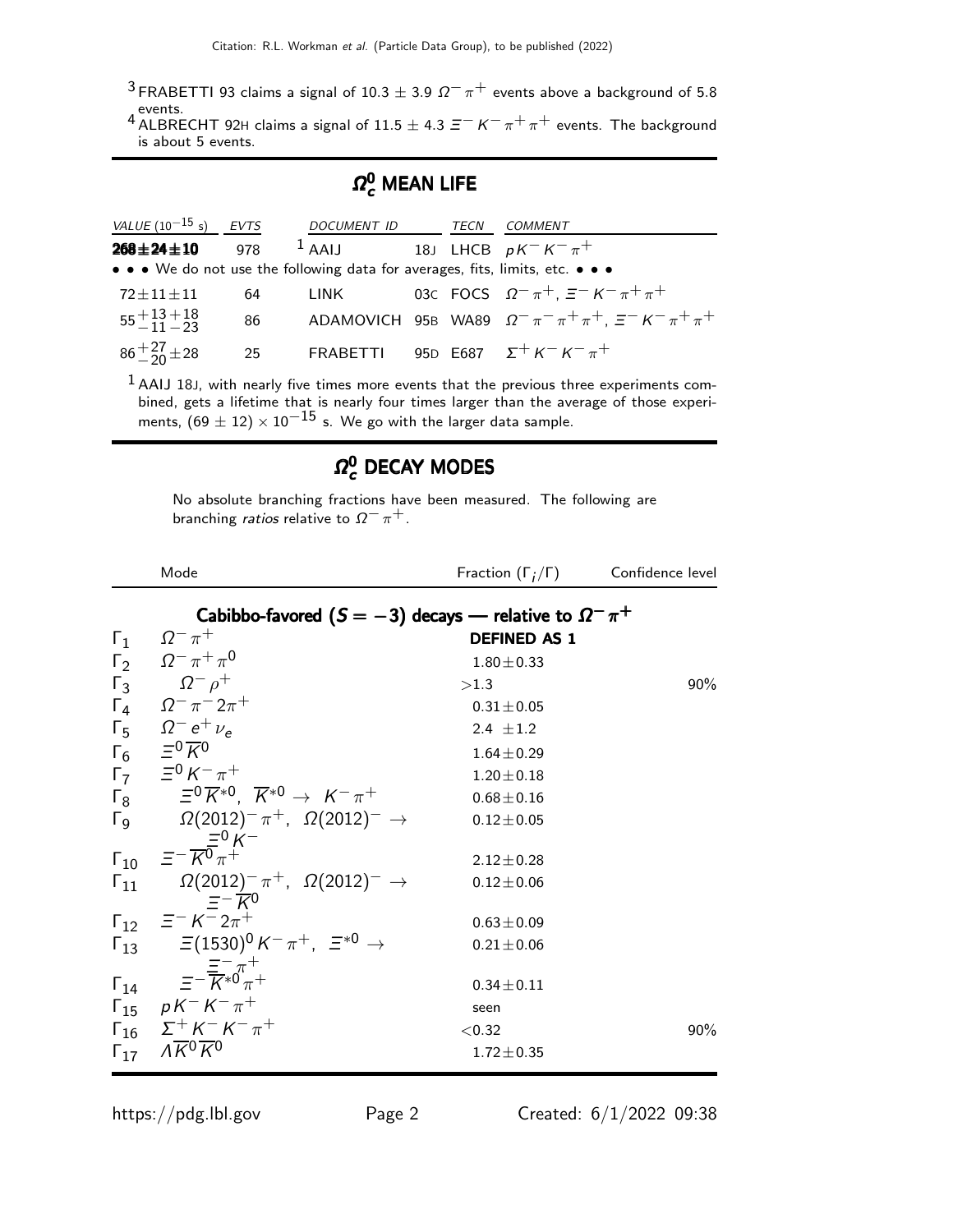#### $Ω^0$ <mark>c</mark> BRANCHING RATIOS

A few early but now obsolete measurements have been omitted. See K.A. Olive, et al. (Particle Data Group), Chinese Physics C38 070001 (2014).

| $\Gamma(\Omega^-\pi^+\pi^0)/\Gamma(\Omega^-\pi^+)$        |             |                                                                                                                                                                                                                                                                                          |      |                                         | $\Gamma_2/\Gamma_1$                               |
|-----------------------------------------------------------|-------------|------------------------------------------------------------------------------------------------------------------------------------------------------------------------------------------------------------------------------------------------------------------------------------------|------|-----------------------------------------|---------------------------------------------------|
| VALUE                                                     | <b>EVTS</b> | DOCUMENT ID TECN                                                                                                                                                                                                                                                                         |      | <b>COMMENT</b>                          |                                                   |
| 1.80±0.33 OUR AVERAGE Error includes scale factor of 1.9. |             |                                                                                                                                                                                                                                                                                          |      |                                         |                                                   |
| $2.00 \pm 0.17 \pm 0.11$                                  | 403         | YELTON                                                                                                                                                                                                                                                                                   |      |                                         | 18 BELL $e^+e^- \rightarrow \gamma(4S)$ , +higher |
| $1.27 \pm 0.31 \pm 0.11$                                  | 64          | AUBERT                                                                                                                                                                                                                                                                                   |      | 07AH BABR $e^+e^- \approx \Upsilon(4S)$ |                                                   |
| $\Gamma(\Omega^-\rho^+)/\Gamma(\Omega^-\pi^+\pi^0)$       |             |                                                                                                                                                                                                                                                                                          |      |                                         | $\Gamma_3/\Gamma_2$                               |
| <i>VALUE</i>                                              | CL%         | <b>DOCUMENT ID</b>                                                                                                                                                                                                                                                                       | TECN | COMMENT                                 |                                                   |
| >0.71                                                     | 90          | $1$ YELTON                                                                                                                                                                                                                                                                               |      |                                         | 18 BELL $e^+e^- \rightarrow \gamma(4S)$ , +higher |
| $1 - \cdot$                                               |             | $\mathbf{1}$ , and $\mathbf{1}$ , and $\mathbf{1}$ , and $\mathbf{1}$ , and $\mathbf{1}$ , and $\mathbf{1}$ , and $\mathbf{1}$ , and $\mathbf{1}$ , and $\mathbf{1}$ , and $\mathbf{1}$ , and $\mathbf{1}$ , and $\mathbf{1}$ , and $\mathbf{1}$ , and $\mathbf{1}$ , and $\mathbf{1}$ , |      |                                         |                                                   |

 $<sup>1</sup>$  This submode fraction is evaluated from a background-subtracted signal in a mass plot.</sup> Result ignores interference effects and systematic uncertainties, which YELTON 18 claim are both small.

| $\Gamma(\Omega^-\pi^-2\pi^+)/\Gamma(\Omega^-\pi^+)$                                                                                                                                                                            |           |                                                      |  |                                             | $\Gamma_4/\Gamma_1$                                                   |
|--------------------------------------------------------------------------------------------------------------------------------------------------------------------------------------------------------------------------------|-----------|------------------------------------------------------|--|---------------------------------------------|-----------------------------------------------------------------------|
| VALUE EVTS                                                                                                                                                                                                                     |           | DOCUMENT ID TECN COMMENT                             |  |                                             |                                                                       |
| $0.31 \pm 0.05$ OUR AVERAGE                                                                                                                                                                                                    |           |                                                      |  |                                             |                                                                       |
| $0.32 \pm 0.05 \pm 0.02$                                                                                                                                                                                                       | 108       | YELTON                                               |  |                                             | 18 BELL $e^+e^- \rightarrow \gamma(4S)$ , +higher                     |
| $0.28 \pm 0.09 \pm 0.01$ 25                                                                                                                                                                                                    |           | AUBERT                                               |  | 07AH BABR $e^+e^- \approx \Upsilon(4S)$     |                                                                       |
| $\Gamma(\Omega^-\pi^+)/\Gamma(\Omega^-e^+\nu_e)$                                                                                                                                                                               |           |                                                      |  |                                             | $\Gamma_1/\Gamma_5$                                                   |
| <u>VALUE EVTS</u>                                                                                                                                                                                                              |           | <u>DOCUMENT ID _______ TECN ___ COMMENT ________</u> |  |                                             |                                                                       |
| $0.41 \pm 0.19 \pm 0.04$                                                                                                                                                                                                       | $\sim$ 11 |                                                      |  | AMMAR 02 CLE2 $e^+e^- \approx \Upsilon(45)$ |                                                                       |
| $\Gamma(\Xi^0\overline{K}{}^0)/\Gamma(\Omega^-\pi^+)$                                                                                                                                                                          |           |                                                      |  |                                             | $\Gamma_6/\Gamma_1$                                                   |
| VALUE EVTS                                                                                                                                                                                                                     |           | DOCUMENT ID TECN COMMENT                             |  |                                             |                                                                       |
| $1.64 \pm 0.26 \pm 0.12$                                                                                                                                                                                                       | 98        |                                                      |  |                                             | YELTON 18 BELL $e^+e^- \rightarrow \Upsilon(4S)$ , +higher            |
| $\Gamma(\Xi^0 K^- \pi^+) / \Gamma(\Omega^- \pi^+)$                                                                                                                                                                             |           |                                                      |  |                                             | $\Gamma_7/\Gamma_1$                                                   |
| VALUE EVTS                                                                                                                                                                                                                     |           | <u>DOCUMENT ID ______ TECN __ COMMENT _</u>          |  |                                             |                                                                       |
| $1.20 \pm 0.16 \pm 0.08$ 168                                                                                                                                                                                                   |           |                                                      |  |                                             | YELTON 18 BELL $e^+e^- \rightarrow \Upsilon(4S)$ , +higher            |
| $\Gamma(\Xi^0 \overline{K}^{*0}, \overline{K}^{*0} \to K^- \pi^+) / \Gamma(\Xi^0 K^- \pi^+)$                                                                                                                                   |           |                                                      |  |                                             | $\Gamma_8/\Gamma_7$                                                   |
| <u>VALUE EVTS DOCUMENT ID TECN COMMENT</u>                                                                                                                                                                                     |           |                                                      |  |                                             |                                                                       |
| $0.57 \pm 0.10$ 95                                                                                                                                                                                                             |           |                                                      |  |                                             | <sup>1</sup> YELTON 18 BELL $e^+e^- \rightarrow \gamma(4S)$ , +higher |
| . There is a proportional contract of the contract of the contract of the contract of the contract of the contract of the contract of the contract of the contract of the contract of the contract of the contract of the cont |           |                                                      |  |                                             |                                                                       |

 $<sup>1</sup>$  This submode fraction is evaluated from a background-subtracted signal in a mass plot.</sup> Result ignores interference effects and systematic uncertainties, which YELTON 18 claim are both small.

| $\Gamma(\Omega(2012)^{-} \pi^{+}, \Omega(2012)^{-} \to \Xi^{0} K^{-})/\Gamma(\Xi^{0} K^{-} \pi^{+})$ |      |             |      | $\Gamma_9/\Gamma_7$                                                                                                                                                                                                                                            |
|------------------------------------------------------------------------------------------------------|------|-------------|------|----------------------------------------------------------------------------------------------------------------------------------------------------------------------------------------------------------------------------------------------------------------|
| <i>VALUE</i> (units $10^{-2}$ )                                                                      | EVTS | DOCUMENT ID | TECN | <b>COMMENT</b>                                                                                                                                                                                                                                                 |
| $9.6 \pm 3.2 \pm 1.8$                                                                                | 28   | $1_{11}$    |      | 21D BELL $e^+e^-$ at $\Upsilon(nS)$                                                                                                                                                                                                                            |
| $\Xi^0 K^- \pi^+$ ) = 0.220 ± 0.059 ± 0.035.                                                         |      |             |      | <sup>1</sup> LI 21D reports the significance of the $\Omega(2012)$ signal is 4.2 $\sigma$ including systematic un-<br>certainties. Also measures B $(\Omega_c^0 \to \Omega(2012)^-\pi^+$ , $\Omega(2012)^-\to (\overline{K}\,\Xi)^-)/B(\Omega_c^0 \to \Xi_c^0$ |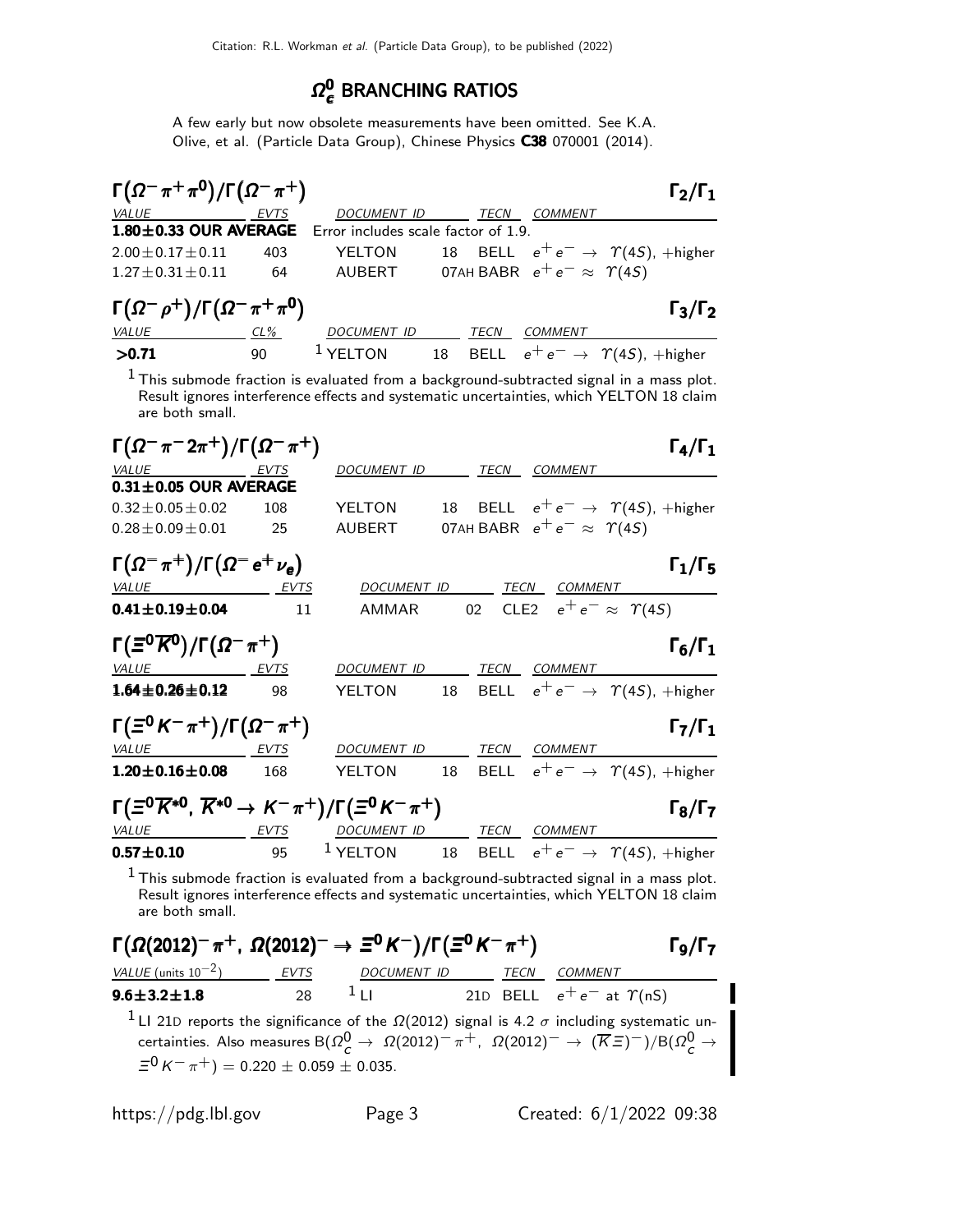| VALUE EVTS<br>DOCUMENT ID ______ TECN ___ COMMENT<br>18 BELL $e^+e^- \rightarrow \gamma(4S)$ , +higher<br>$2.12 \pm 0.24 \pm 0.14$ 349<br>YELTON<br>$\Gamma(\Omega(2012)^{-}\pi^{+}, \ \Omega(2012)^{-} \rightarrow \Xi^{-}\overline{K}^{0})/\Gamma(\Xi^{-}\overline{K}^{0}\pi^{+})$<br>$\Gamma_{11}/\Gamma_{10}$<br>$\frac{VALUE \text{ (units 10}^{-2})}{18}$ $\frac{EVTS}{1 \text{ L}}$ $\frac{DOCUMENT \text{ ID}}{21 \text{ D}}$ $\frac{TECN}{21 \text{ E}}$ $\frac{COMMENT}{e^+ e^-}$ at $\Upsilon(nS)$<br><sup>1</sup> LI 21D reports the significance of the $\Omega(2012)$ signal is 4.2 $\sigma$ including systematic uncer-<br>tainties. Also measures B $(\Omega_c^0 \to \Omega(2012)^-\pi^+$ , $\Omega(2012)^-\to (\overline{K}\,\Xi)^-)/B(\Omega_c^0 \to \Xi_c^+$<br>$\Xi^0 K^- \pi^+) = 0.220 \pm 0.059 \pm 0.035.$<br>$\Gamma(\Xi^- K^- 2\pi^+) / \Gamma(\Omega^- \pi^+)$<br>$\Gamma_{12}/\Gamma_1$<br>VALUE EVTS DOCUMENT ID TECN COMMENT<br>$0.63 \pm 0.09$ OUR AVERAGE<br>Error includes scale factor of 1.4.<br>18 BELL $e^+e^- \rightarrow \Upsilon(4S)$ , +higher<br>$0.68 \pm 0.07 \pm 0.03$<br>YELTON<br>278<br>AUBERT 07AH BABR $e^+e^- \approx \Upsilon(45)$<br>$0.46 \pm 0.13 \pm 0.03$<br>45<br>$\Gamma(\Xi(1530)^{0}K^{-}\pi^{+}, \Xi^{*0}\to \Xi^{-}\pi^{+})/\Gamma(\Xi^{-}K^{-}2\pi^{+})$<br>$\Gamma_{13}/\Gamma_{12}$<br><u>VALUE EVTS DOCUMENT ID TECN COMMENT</u><br>74 <sup>1</sup> YELTON 18 BELL $e^+e^- \rightarrow \gamma(4S)$ , +higher<br>$1$ This submode fraction is evaluated from a background-subtracted signal in a mass plot.<br>Result ignores interference effects and systematic uncertainties, which YELTON 18 claim<br>are both small.<br>$\Gamma(\Xi^{-}\overline{K}^{*0}\pi^{+})/\Gamma(\Xi^{-}\,K^{-}\,2\pi^{+})$<br>$\Gamma_{14}/\Gamma_{12}$<br>$\frac{VALUE}{136}$ $\frac{EVTS}{136}$ $\frac{DOCUMENT ID}{18}$ $\frac{TECN}{BEL}$ $\frac{COMMENT}{e^+ e^-}$ $\frac{VAS}{18}$ , $+ higher$<br>$1$ This submode fraction is evaluated from a background-subtracted signal in a mass plot.<br>Result ignores interference effects and systematic uncertainties, which YELTON 18 claim<br>are both small.<br>$\Gamma(pK^-K^-\pi^+)/\Gamma_{\rm total}$<br>$\Gamma_{15}/\Gamma$<br>DOCUMENT ID TECN COMMENT<br>AAIJ 160 LHCB pp at 7, 8 TeV<br>$\Gamma(\Sigma^+ K^- K^- \pi^+)/\Gamma(\Omega^- \pi^+)$<br>$\Gamma_{16}/\Gamma_1$<br>VALUE CL% EVTS DOCUMENT ID TECN COMMENT<br>18 BELL $e^+e^- \rightarrow \gamma(4S)$ ,<br>90<br>17<br>YELTON<br>$+$ higher<br>$\Gamma(\Lambda \overline{K}^0 \overline{K}^0)/\Gamma(\Omega^- \pi^+)$<br>$\Gamma_{17}/\Gamma_1$<br><u>VALUE EVTS</u><br>DOCUMENT ID TECN COMMENT<br>YELTON 18 BELL $e^+e^- \rightarrow \Upsilon(4S)$ , +higher<br>95 | $\Gamma(\equiv^{-} \overline{K^0} \pi^+)/\Gamma(\Omega^- \pi^+)$ |  |  | $\Gamma_{10}/\Gamma_1$ |
|---------------------------------------------------------------------------------------------------------------------------------------------------------------------------------------------------------------------------------------------------------------------------------------------------------------------------------------------------------------------------------------------------------------------------------------------------------------------------------------------------------------------------------------------------------------------------------------------------------------------------------------------------------------------------------------------------------------------------------------------------------------------------------------------------------------------------------------------------------------------------------------------------------------------------------------------------------------------------------------------------------------------------------------------------------------------------------------------------------------------------------------------------------------------------------------------------------------------------------------------------------------------------------------------------------------------------------------------------------------------------------------------------------------------------------------------------------------------------------------------------------------------------------------------------------------------------------------------------------------------------------------------------------------------------------------------------------------------------------------------------------------------------------------------------------------------------------------------------------------------------------------------------------------------------------------------------------------------------------------------------------------------------------------------------------------------------------------------------------------------------------------------------------------------------------------------------------------------------------------------------------------------------------------------------------------------------------------------------------------------------------------------------------------------------------------------------------------------------------------------------------------------------------------------------------------------------------------------------------------------------------------------------------------------------------------------------------------------------------------------|------------------------------------------------------------------|--|--|------------------------|
|                                                                                                                                                                                                                                                                                                                                                                                                                                                                                                                                                                                                                                                                                                                                                                                                                                                                                                                                                                                                                                                                                                                                                                                                                                                                                                                                                                                                                                                                                                                                                                                                                                                                                                                                                                                                                                                                                                                                                                                                                                                                                                                                                                                                                                                                                                                                                                                                                                                                                                                                                                                                                                                                                                                                             |                                                                  |  |  |                        |
|                                                                                                                                                                                                                                                                                                                                                                                                                                                                                                                                                                                                                                                                                                                                                                                                                                                                                                                                                                                                                                                                                                                                                                                                                                                                                                                                                                                                                                                                                                                                                                                                                                                                                                                                                                                                                                                                                                                                                                                                                                                                                                                                                                                                                                                                                                                                                                                                                                                                                                                                                                                                                                                                                                                                             |                                                                  |  |  |                        |
|                                                                                                                                                                                                                                                                                                                                                                                                                                                                                                                                                                                                                                                                                                                                                                                                                                                                                                                                                                                                                                                                                                                                                                                                                                                                                                                                                                                                                                                                                                                                                                                                                                                                                                                                                                                                                                                                                                                                                                                                                                                                                                                                                                                                                                                                                                                                                                                                                                                                                                                                                                                                                                                                                                                                             |                                                                  |  |  |                        |
|                                                                                                                                                                                                                                                                                                                                                                                                                                                                                                                                                                                                                                                                                                                                                                                                                                                                                                                                                                                                                                                                                                                                                                                                                                                                                                                                                                                                                                                                                                                                                                                                                                                                                                                                                                                                                                                                                                                                                                                                                                                                                                                                                                                                                                                                                                                                                                                                                                                                                                                                                                                                                                                                                                                                             |                                                                  |  |  |                        |
|                                                                                                                                                                                                                                                                                                                                                                                                                                                                                                                                                                                                                                                                                                                                                                                                                                                                                                                                                                                                                                                                                                                                                                                                                                                                                                                                                                                                                                                                                                                                                                                                                                                                                                                                                                                                                                                                                                                                                                                                                                                                                                                                                                                                                                                                                                                                                                                                                                                                                                                                                                                                                                                                                                                                             |                                                                  |  |  |                        |
|                                                                                                                                                                                                                                                                                                                                                                                                                                                                                                                                                                                                                                                                                                                                                                                                                                                                                                                                                                                                                                                                                                                                                                                                                                                                                                                                                                                                                                                                                                                                                                                                                                                                                                                                                                                                                                                                                                                                                                                                                                                                                                                                                                                                                                                                                                                                                                                                                                                                                                                                                                                                                                                                                                                                             |                                                                  |  |  |                        |
|                                                                                                                                                                                                                                                                                                                                                                                                                                                                                                                                                                                                                                                                                                                                                                                                                                                                                                                                                                                                                                                                                                                                                                                                                                                                                                                                                                                                                                                                                                                                                                                                                                                                                                                                                                                                                                                                                                                                                                                                                                                                                                                                                                                                                                                                                                                                                                                                                                                                                                                                                                                                                                                                                                                                             |                                                                  |  |  |                        |
|                                                                                                                                                                                                                                                                                                                                                                                                                                                                                                                                                                                                                                                                                                                                                                                                                                                                                                                                                                                                                                                                                                                                                                                                                                                                                                                                                                                                                                                                                                                                                                                                                                                                                                                                                                                                                                                                                                                                                                                                                                                                                                                                                                                                                                                                                                                                                                                                                                                                                                                                                                                                                                                                                                                                             |                                                                  |  |  |                        |
|                                                                                                                                                                                                                                                                                                                                                                                                                                                                                                                                                                                                                                                                                                                                                                                                                                                                                                                                                                                                                                                                                                                                                                                                                                                                                                                                                                                                                                                                                                                                                                                                                                                                                                                                                                                                                                                                                                                                                                                                                                                                                                                                                                                                                                                                                                                                                                                                                                                                                                                                                                                                                                                                                                                                             |                                                                  |  |  |                        |
|                                                                                                                                                                                                                                                                                                                                                                                                                                                                                                                                                                                                                                                                                                                                                                                                                                                                                                                                                                                                                                                                                                                                                                                                                                                                                                                                                                                                                                                                                                                                                                                                                                                                                                                                                                                                                                                                                                                                                                                                                                                                                                                                                                                                                                                                                                                                                                                                                                                                                                                                                                                                                                                                                                                                             |                                                                  |  |  |                        |
|                                                                                                                                                                                                                                                                                                                                                                                                                                                                                                                                                                                                                                                                                                                                                                                                                                                                                                                                                                                                                                                                                                                                                                                                                                                                                                                                                                                                                                                                                                                                                                                                                                                                                                                                                                                                                                                                                                                                                                                                                                                                                                                                                                                                                                                                                                                                                                                                                                                                                                                                                                                                                                                                                                                                             |                                                                  |  |  |                        |
|                                                                                                                                                                                                                                                                                                                                                                                                                                                                                                                                                                                                                                                                                                                                                                                                                                                                                                                                                                                                                                                                                                                                                                                                                                                                                                                                                                                                                                                                                                                                                                                                                                                                                                                                                                                                                                                                                                                                                                                                                                                                                                                                                                                                                                                                                                                                                                                                                                                                                                                                                                                                                                                                                                                                             |                                                                  |  |  |                        |
|                                                                                                                                                                                                                                                                                                                                                                                                                                                                                                                                                                                                                                                                                                                                                                                                                                                                                                                                                                                                                                                                                                                                                                                                                                                                                                                                                                                                                                                                                                                                                                                                                                                                                                                                                                                                                                                                                                                                                                                                                                                                                                                                                                                                                                                                                                                                                                                                                                                                                                                                                                                                                                                                                                                                             | $0.33 \pm 0.09$                                                  |  |  |                        |
|                                                                                                                                                                                                                                                                                                                                                                                                                                                                                                                                                                                                                                                                                                                                                                                                                                                                                                                                                                                                                                                                                                                                                                                                                                                                                                                                                                                                                                                                                                                                                                                                                                                                                                                                                                                                                                                                                                                                                                                                                                                                                                                                                                                                                                                                                                                                                                                                                                                                                                                                                                                                                                                                                                                                             |                                                                  |  |  |                        |
|                                                                                                                                                                                                                                                                                                                                                                                                                                                                                                                                                                                                                                                                                                                                                                                                                                                                                                                                                                                                                                                                                                                                                                                                                                                                                                                                                                                                                                                                                                                                                                                                                                                                                                                                                                                                                                                                                                                                                                                                                                                                                                                                                                                                                                                                                                                                                                                                                                                                                                                                                                                                                                                                                                                                             |                                                                  |  |  |                        |
|                                                                                                                                                                                                                                                                                                                                                                                                                                                                                                                                                                                                                                                                                                                                                                                                                                                                                                                                                                                                                                                                                                                                                                                                                                                                                                                                                                                                                                                                                                                                                                                                                                                                                                                                                                                                                                                                                                                                                                                                                                                                                                                                                                                                                                                                                                                                                                                                                                                                                                                                                                                                                                                                                                                                             |                                                                  |  |  |                        |
|                                                                                                                                                                                                                                                                                                                                                                                                                                                                                                                                                                                                                                                                                                                                                                                                                                                                                                                                                                                                                                                                                                                                                                                                                                                                                                                                                                                                                                                                                                                                                                                                                                                                                                                                                                                                                                                                                                                                                                                                                                                                                                                                                                                                                                                                                                                                                                                                                                                                                                                                                                                                                                                                                                                                             |                                                                  |  |  |                        |
|                                                                                                                                                                                                                                                                                                                                                                                                                                                                                                                                                                                                                                                                                                                                                                                                                                                                                                                                                                                                                                                                                                                                                                                                                                                                                                                                                                                                                                                                                                                                                                                                                                                                                                                                                                                                                                                                                                                                                                                                                                                                                                                                                                                                                                                                                                                                                                                                                                                                                                                                                                                                                                                                                                                                             |                                                                  |  |  |                        |
|                                                                                                                                                                                                                                                                                                                                                                                                                                                                                                                                                                                                                                                                                                                                                                                                                                                                                                                                                                                                                                                                                                                                                                                                                                                                                                                                                                                                                                                                                                                                                                                                                                                                                                                                                                                                                                                                                                                                                                                                                                                                                                                                                                                                                                                                                                                                                                                                                                                                                                                                                                                                                                                                                                                                             | <b>VALUE</b>                                                     |  |  |                        |
|                                                                                                                                                                                                                                                                                                                                                                                                                                                                                                                                                                                                                                                                                                                                                                                                                                                                                                                                                                                                                                                                                                                                                                                                                                                                                                                                                                                                                                                                                                                                                                                                                                                                                                                                                                                                                                                                                                                                                                                                                                                                                                                                                                                                                                                                                                                                                                                                                                                                                                                                                                                                                                                                                                                                             | seen                                                             |  |  |                        |
|                                                                                                                                                                                                                                                                                                                                                                                                                                                                                                                                                                                                                                                                                                                                                                                                                                                                                                                                                                                                                                                                                                                                                                                                                                                                                                                                                                                                                                                                                                                                                                                                                                                                                                                                                                                                                                                                                                                                                                                                                                                                                                                                                                                                                                                                                                                                                                                                                                                                                                                                                                                                                                                                                                                                             |                                                                  |  |  |                        |
|                                                                                                                                                                                                                                                                                                                                                                                                                                                                                                                                                                                                                                                                                                                                                                                                                                                                                                                                                                                                                                                                                                                                                                                                                                                                                                                                                                                                                                                                                                                                                                                                                                                                                                                                                                                                                                                                                                                                                                                                                                                                                                                                                                                                                                                                                                                                                                                                                                                                                                                                                                                                                                                                                                                                             | < 0.32                                                           |  |  |                        |
|                                                                                                                                                                                                                                                                                                                                                                                                                                                                                                                                                                                                                                                                                                                                                                                                                                                                                                                                                                                                                                                                                                                                                                                                                                                                                                                                                                                                                                                                                                                                                                                                                                                                                                                                                                                                                                                                                                                                                                                                                                                                                                                                                                                                                                                                                                                                                                                                                                                                                                                                                                                                                                                                                                                                             |                                                                  |  |  |                        |
|                                                                                                                                                                                                                                                                                                                                                                                                                                                                                                                                                                                                                                                                                                                                                                                                                                                                                                                                                                                                                                                                                                                                                                                                                                                                                                                                                                                                                                                                                                                                                                                                                                                                                                                                                                                                                                                                                                                                                                                                                                                                                                                                                                                                                                                                                                                                                                                                                                                                                                                                                                                                                                                                                                                                             | $1.72 \pm 0.32 \pm 0.14$                                         |  |  |                        |

 $\blacksquare$